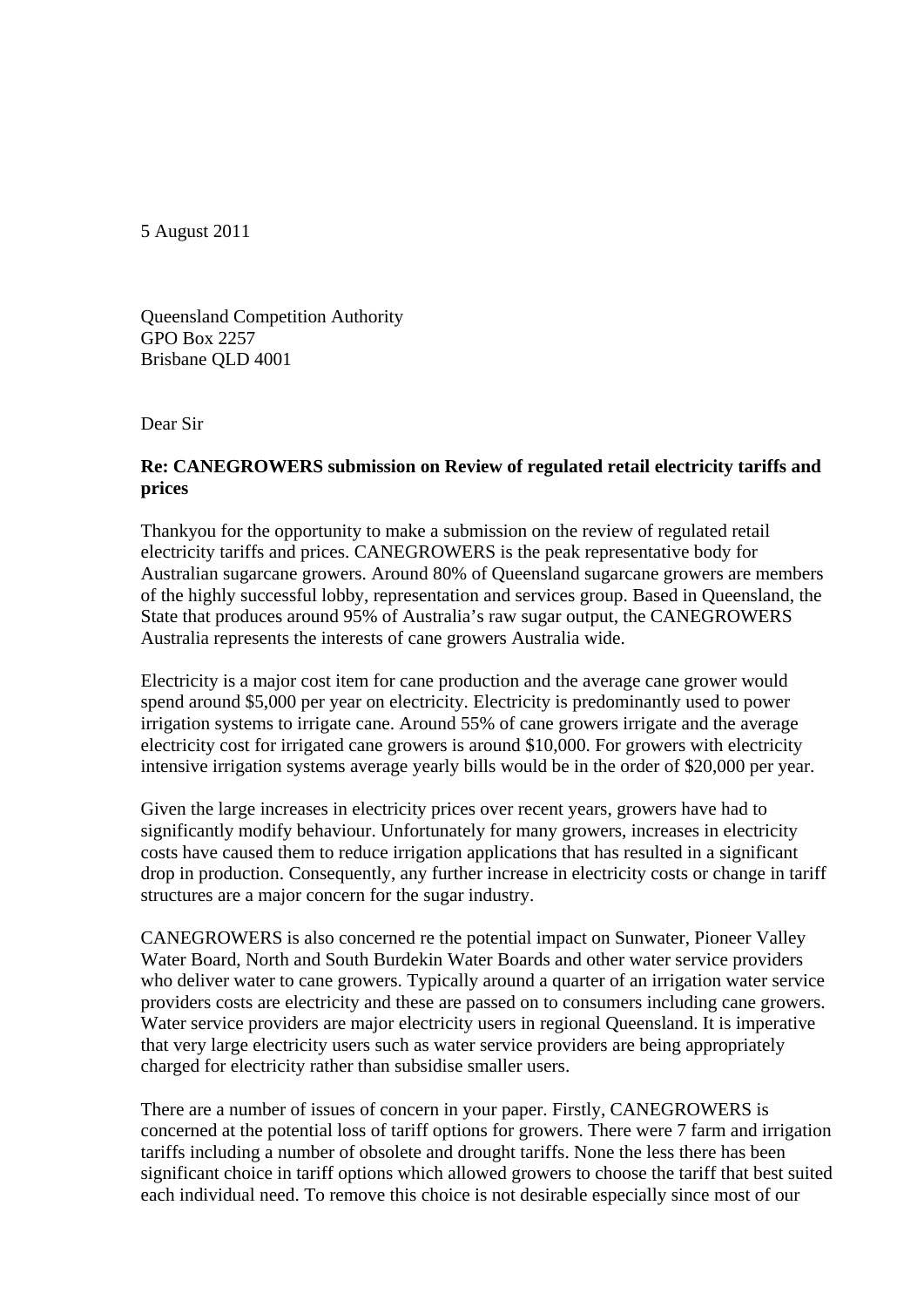growers are outside south east Queensland and thus unable to take advantage of electricity competition.

For the irrigation tariffs, many growers have set up their farms to take advantage of off peak tariffs and overcapitalised their irrigation equipment to do so. Other growers have made the conscious decision to irrigate 24 hours a day and made capital irrigation decisions on this basis given the tariffs available. The removal of tariffs could adversely affect growers and require them to make considerable capital changes to adjust.

There should remain a number of tariff options for growers similar to what other customers face. For example, there should be at least a flat tariff, time of use tariff and a few fixed tariffs.

Tariffs 62, 65 and 66 are most commonly used by cane growers. Most cane growers have multiple pumps, electricity meters and use multiple tariffs. In fact most irrigated cane growers would have 5 to 10 meters and in total would be substantially larger than the average consumption suggests for each tariff groups.

It is unclear whether there will be any farm or irrigation tariffs in the new regime. However this will be difficult since they do not exist in the Energex area. If there is not, then will these be merged with other tariff groups to have a range of tariffs groups for small to medium sized commercial businesses? This would appear to be the only sensible option.

It will be important to ensure that the unit prices for each customer group reflect the costs for each customer group. For example, if the average unit cost of supply for domestic customers is higher than for commercial businesses then this should be reflected in the tariffs.

I understand the reason for choosing to using a market based approach for assessing the wholesale energy costs and this appears to be a sensible approach to take. However, I do not see any reason why the LRMC should be used as a floor in the price. It could equally be argued that the LRMC could be used as a cap on the price to protect consumers and this should be considered.

With regards to retailer characteristics, all the major players have business interests in many parts of Australia and not just Queensland. Also, they have a range of interests outside retail electricity, they are not new comers to the market and the majority of electricity is retailed by major players. These characteristics should be reflected when setting costs and margins for retailers. Although it may be preferable to choose an actual retailer with these characteristics in reality this may be very difficult to achieve.

I fail to understand why you need to include a cost item for customer acquisition and retention. To me this a commercial decision by a retailer to invest in these areas if they believe the returns are sufficient to do so. If the returns are sufficient then a company will invest in these areas and attempt to maintain and grow its business. If returns are not sufficient then a company will not invest in this area. If a company is not investing in this area then why should the retail price include a cost item for this?

Also, is there any advantage to the consumer from retailers incurring these costs and undertaking these activities? My belief would be that consumers would be better off not being annoyed by marketers so I cannot see the rationale for the regulator encouraging this behaviour by including a cost item for this.